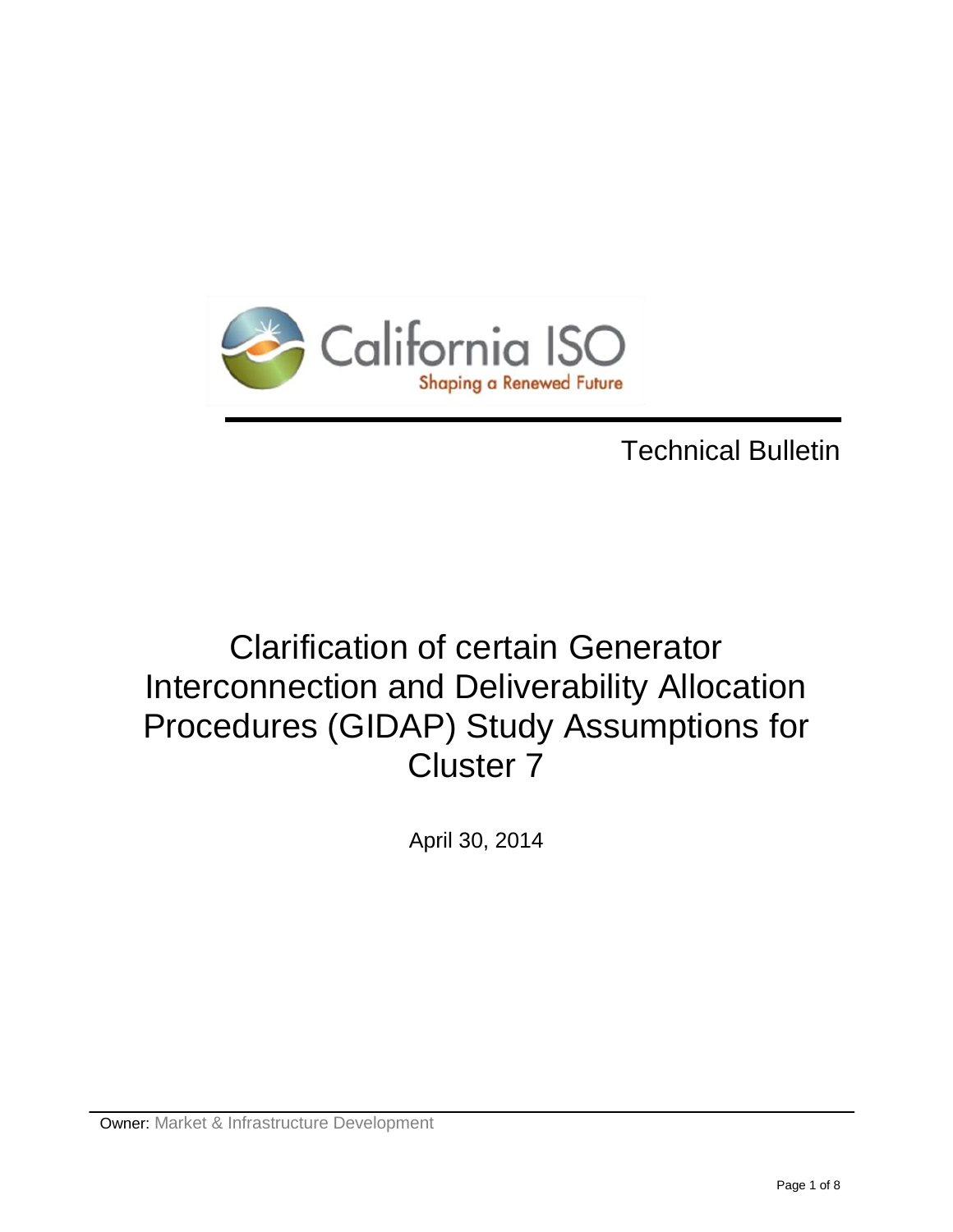| California ISO<br>Shaping a Renewed Future                                            | <b>Market &amp; Infrastructure</b><br>Development (M&ID) | <b>ISO Version:</b>    | 1.0     |
|---------------------------------------------------------------------------------------|----------------------------------------------------------|------------------------|---------|
| Technical Bulletin: Clarification of certain GIDAP Study Assumptions<br>for Cluster 7 |                                                          | <b>Effective Date:</b> | 4/30/14 |

## **REVISION HISTORY**

| <b>VERSION NO.</b><br>(Must match header) | <b>DATE</b> | <b>REVISED</b><br>BY | <b>DESCRIPTION</b>             |
|-------------------------------------------|-------------|----------------------|--------------------------------|
| 1.0                                       | 4/30/2014   | Г. Flvnn             | Date the document was created. |
|                                           |             |                      |                                |
|                                           |             |                      |                                |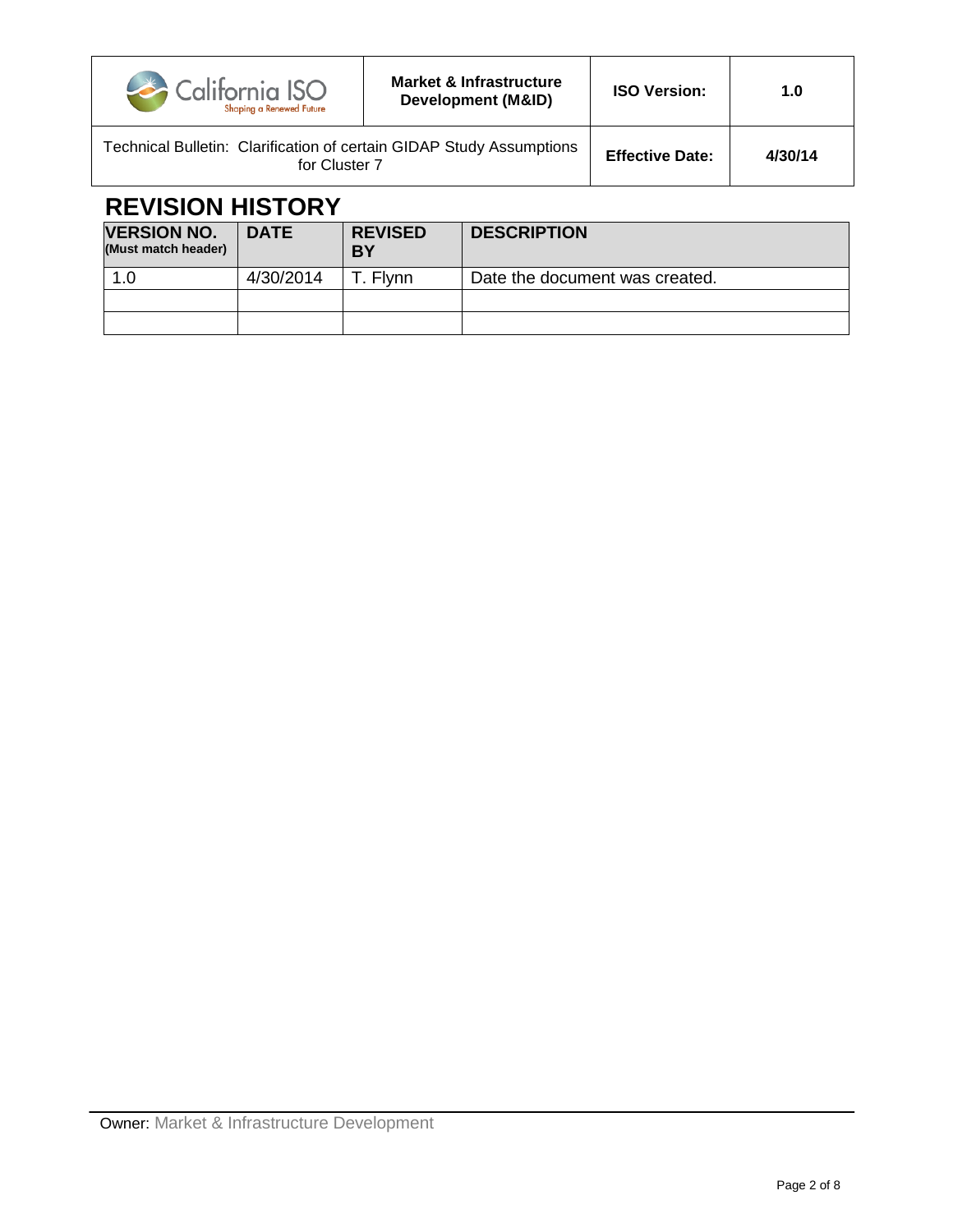

Technical Bulletin: Clarification of certain GIDAP Study Assumptions for Cluster 7 **Effective Date: 4/30/14**

## **TABLE OF CONTENTS**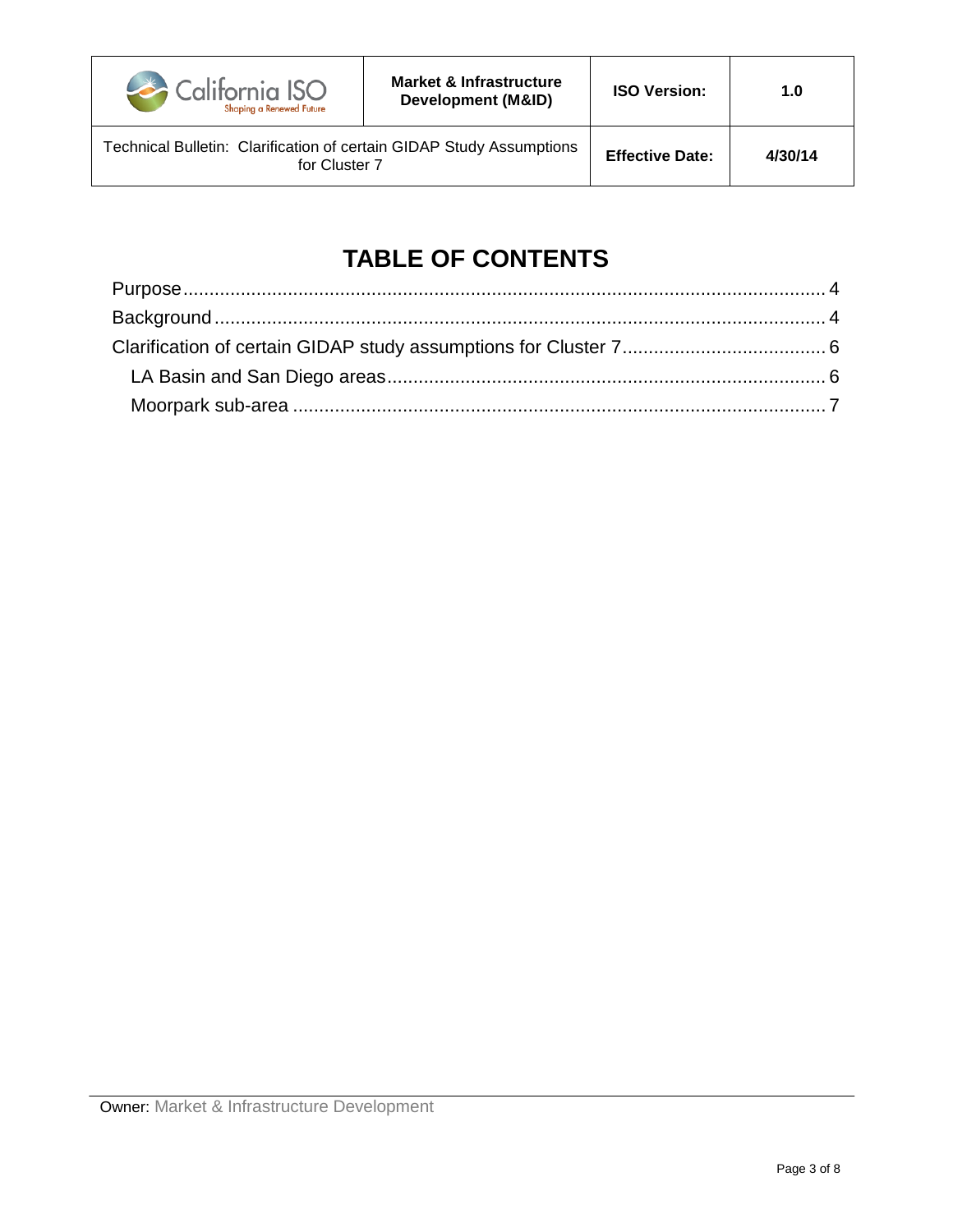| California ISO<br>Shaping a Renewed Future                                            | Market & Infrastructure<br>Development (M&ID) | <b>ISO Version:</b>    | 1.0     |
|---------------------------------------------------------------------------------------|-----------------------------------------------|------------------------|---------|
| Technical Bulletin: Clarification of certain GIDAP Study Assumptions<br>for Cluster 7 |                                               | <b>Effective Date:</b> | 4/30/14 |

#### <span id="page-3-0"></span>**Purpose**

*This bulletin clarifies the amount of new or repowered generation and preferred resources that the California ISO believes is reasonable to assume will be developed in Southern California to meet local capacity needs through 2023 without requiring major new network upgrades for use in the upcoming Generation Interconnection and Deliverability Allocation Procedures (GIDAP) study process. The ISO believes that an approach which considers the amount of authorized procurement plus residual need provides a rational basis on which to establish these assumptions. The ISO further believes it is important to provide clarification on these assumptions because to otherwise assume amounts greater than the sum of authorized procurement plus residual need could have the undesirable effect of identifying network upgrades that are unlikely to be needed. Such an unrealistic outcome could, in turn, inappropriately disadvantage projects in utility solicitations underway to fulfill the authorized procurement.* 

## <span id="page-3-1"></span>**Background**

The interconnection of resources to the ISO controlled transmission grid requires an interconnection study to evaluate the reliability and deliverability effects. Conducting an appropriate study requires a set of reasonable input assumptions; including the expected amount of existing generation. In southern California, sufficient transmission exists to support 5,086 MW of power plants that are required to meet the State's regulation limiting the use of once through cooling (OTC) and, further, supported the needs of the San Onofre Nuclear Generating Station (San Onofre) until that facility retired. Beyond the retirement of San Onofre, meeting the OTC compliance timeline without a long-term contract will likely cause some resources to exit the system and free up additional available transmission capacity. Therefore, it is critical to establish an appropriate assumption on the quantity to be used in interconnection studies without regard to the specific generation projects that will ultimately be developed.

Electric grid reliability in the LA Basin and San Diego is challenged by the retirement of San Onofre announced by SCE on June 7, 2013 and the enforcement timeline of OTC regulations for power plants using ocean or estuarine water for cooling. In total, approximately 7,332 MW of generation (5,086 MW of gas-fired OTC generation and 2,246 MW for San Onofre) in the region are affected. Due to the interactions between the LA Basin and San Diego needs, the two have been aggregated into the San Diego and LA Basin Study area for ISO bulk system analysis in the ISO's recent 2013-2014 transmission plan.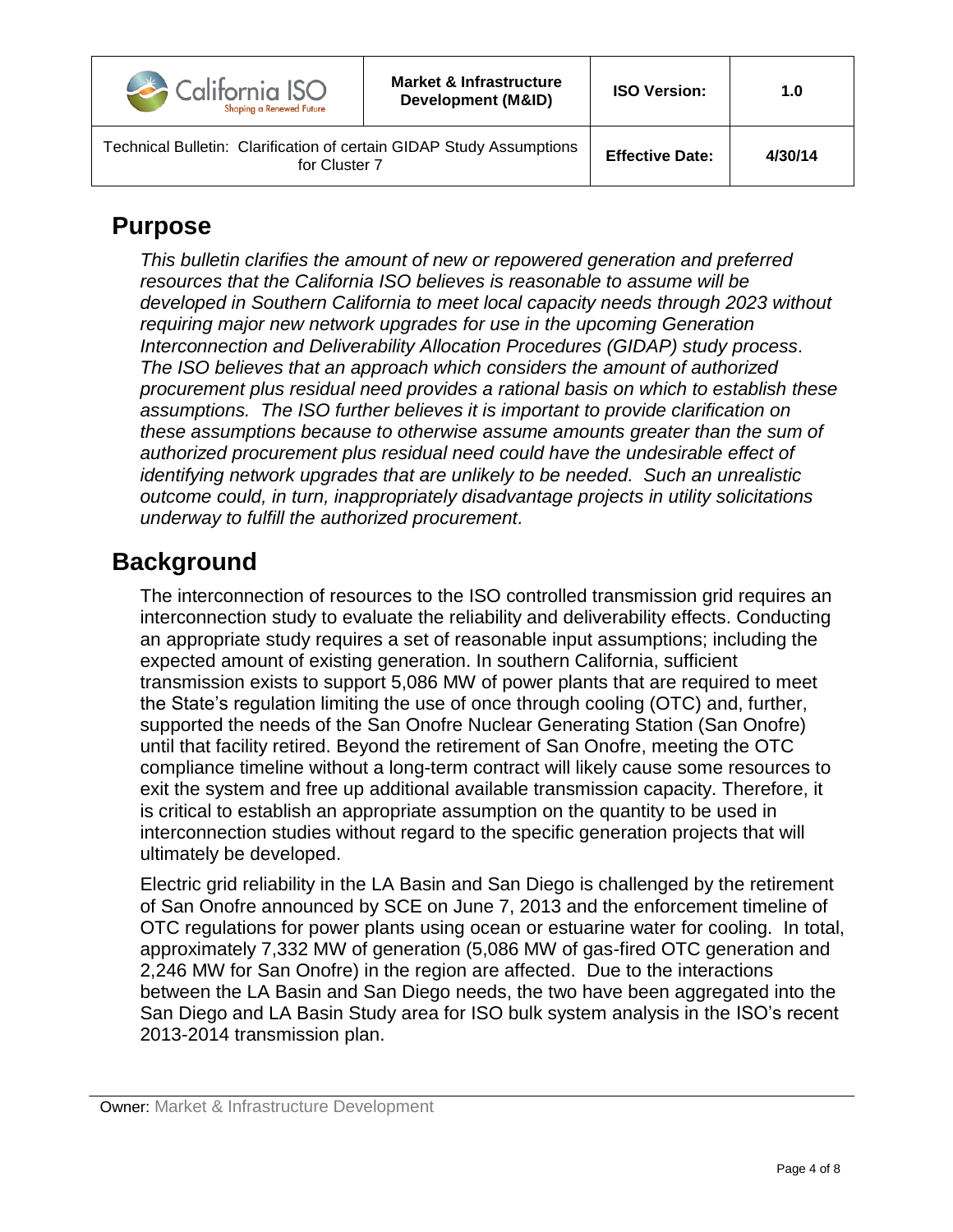| California ISO<br>Shaping a Renewed Future                                            | <b>Market &amp; Infrastructure</b><br>Development (M&ID) | <b>ISO Version:</b>    | 1.0     |
|---------------------------------------------------------------------------------------|----------------------------------------------------------|------------------------|---------|
| Technical Bulletin: Clarification of certain GIDAP Study Assumptions<br>for Cluster 7 |                                                          | <b>Effective Date:</b> | 4/30/14 |

The 2013-2014 transmission plan was based in part on the thinking set out in the August 2013 "Preliminary Reliability Plan for LA Basin and San Diego"<sup>1</sup>, and the decisions made to that point and the study assumptions set out in the CPUC's 2012- 2013 LTPP Track 4 scoping memo<sup>2</sup>. The ISO considers those study assumptions to reflect the evolution of the consideration of the array and blend of options for Southern California to maintain electric reliability, minimize carbon in the resource mix and avoid delaying the retirement of OTC units.

In the 2013-2014 transmission plan the ISO recommended and the Board approved transmission solutions to help reduce local resource needs by about 800 MW to 1,680 MW for 2023 summer peak load conditions. The approved solutions do not completely address all of the requirements identified for the San Diego and LA Basin area. The approved solutions result in a residual need of up to 900 MW overall for these areas, assuming optimistic estimates for their overall effectiveness and based on the resource assumptions discussed in the transmission plan.

Following release of the ISO's 2013-2014 draft transmission plan, the CPUC issued its Track 4 decision in the 2012 long-term procurement proceeding (D.14-03-004)<sup>3</sup>. This decision authorized SCE to procure up to 700 MW, and SDG&E to procure up to 800 MW, by 2022 to meet local capacity needs stemming from the retirement of SONGS. Combining Track 1 and Track 4 procurement authority, SCE is authorized to procure up to 2,500 MW in the LA Basin and SDG&E is authorized to procure up to 1,100 MW. For SCE, up to 1,500 MW of this may be gas-fired generation, and for SDG&E up to 900 MW may be gas-fired generation (the latter includes 300 MW for Pio Pico). In addition, SCE and SDG&E are authorized to procure 1,000 MW and 200 MW, respectively, of preferred resources.

Table 1 below summarizes these data points. The sum of the authorized procurement plus residual need for the LA Basin and San Diego is 4,500 MW. This quantity may need to be adjusted as the specific projects and their locations can be studied for their combined effect on local and system reliability. This sum represents the amount of new resources that can reasonably be anticipated to develop and help meet local capacity needs in the LA Basin and San Diego through 2023. At this point in time, the ISO does not believe that there is a reasonable basis on which to assume an amount greater than 4,500 MW will be developed.

 $\overline{a}$ <sup>1</sup> [http://www.energy.ca.gov/2013\\_energypolicy/documents/2013-09-09\\_workshop/2013-08-](http://www.energy.ca.gov/2013_energypolicy/documents/2013-09-09_workshop/2013-08-30_prelim_plan.pdf) [30\\_prelim\\_plan.pdf](http://www.energy.ca.gov/2013_energypolicy/documents/2013-09-09_workshop/2013-08-30_prelim_plan.pdf)

<sup>&</sup>lt;sup>2</sup> CPUC Long Term Procurement Plan Track 4 Scoping Ruling was filed on May 21, 2013 [\(http://docs.cpuc.ca.gov/SearchRes.aspx?DocFormat-ALL&DocID=65202525\)](http://docs.cpuc.ca.gov/SearchRes.aspx?DocFormat-ALL&DocID=65202525)

<sup>3</sup> <http://docs.cpuc.ca.gov/SearchRes.aspx?DocFormat=ALL&DocID=89008104>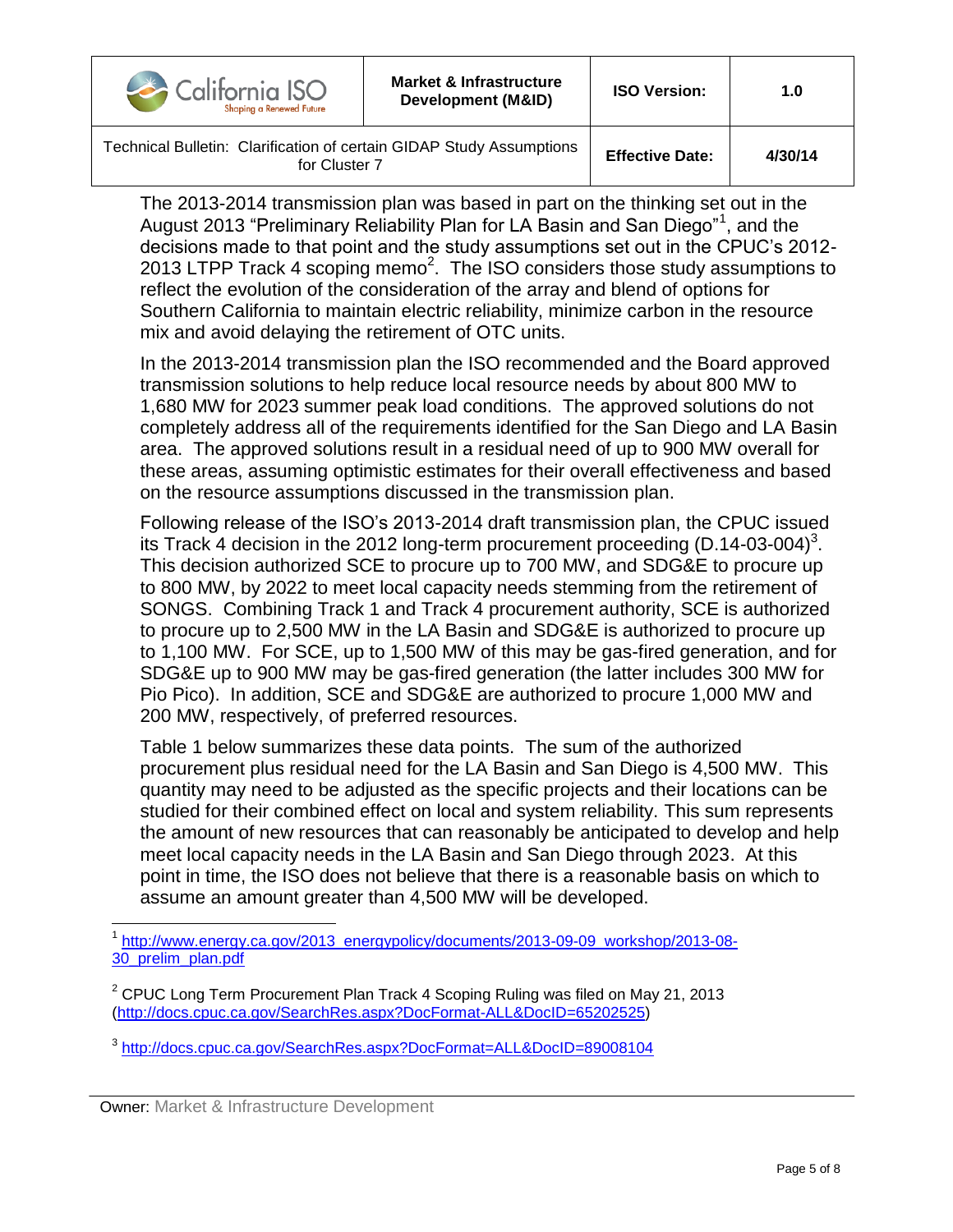| California ISO<br>Shaping a Renewed Future                                            | <b>Market &amp; Infrastructure</b><br>Development (M&ID) | <b>ISO Version:</b>    | 1.0     |
|---------------------------------------------------------------------------------------|----------------------------------------------------------|------------------------|---------|
| Technical Bulletin: Clarification of certain GIDAP Study Assumptions<br>for Cluster 7 |                                                          | <b>Effective Date:</b> | 4/30/14 |

| Table 1    |                                                                 |                                              |                     |                      |                               |
|------------|-----------------------------------------------------------------|----------------------------------------------|---------------------|----------------------|-------------------------------|
|            | <b>Procurement</b><br><b>Authorization</b>                      |                                              | <b>Residual</b>     |                      | <b>Existing</b><br><b>OTC</b> |
|            | <b>Maximum</b><br><b>Gas-Fired</b><br><b>Generation</b><br>(MW) | <b>Preferred</b><br><b>Resources</b><br>(MW) | <b>Need</b><br>(MW) | <b>Total</b><br>(MW) | <b>Generation</b><br>(MW)     |
| <b>SCE</b> | 1500                                                            | 1000                                         |                     |                      | 4140                          |
| SDG&E      | 900                                                             | 200                                          |                     |                      | 946                           |
| Total      | 2400                                                            | 1200                                         | 900                 | 4500                 | 5086                          |

## <span id="page-5-0"></span>**Clarification of certain GIDAP study assumptions for Cluster 7**

In the following sections, the ISO clarifies the amount of new or repowered generation and preferred resources that the California ISO believes is reasonable to assume will be developed in Southern California to meet local capacity needs by 2023 without requiring major new network upgrades.

#### <span id="page-5-1"></span>**LA Basin and San Diego areas**

After taking into consideration the combination of data points discussed in the previous section and summarized in Table 1, the ISO has concluded that there is a rational basis on which to establish the planning assumption that no more than 4,500 MW will be developed to meet local capacity needs in the LA Basin and San Diego by 2023.

For deliverability purposes, the ISO notes that a greater amount – up to 5,086 MW (i.e., the full amount of existing OTC generation in these areas) – could be repowered without requiring new network upgrades because these OTC plants have full capacity deliverability status (FCDS). However, it is not reasonable to assume that this amount of existing OTC generation in these areas will repower as this would surpass the amount of authorized procurement plus residual need.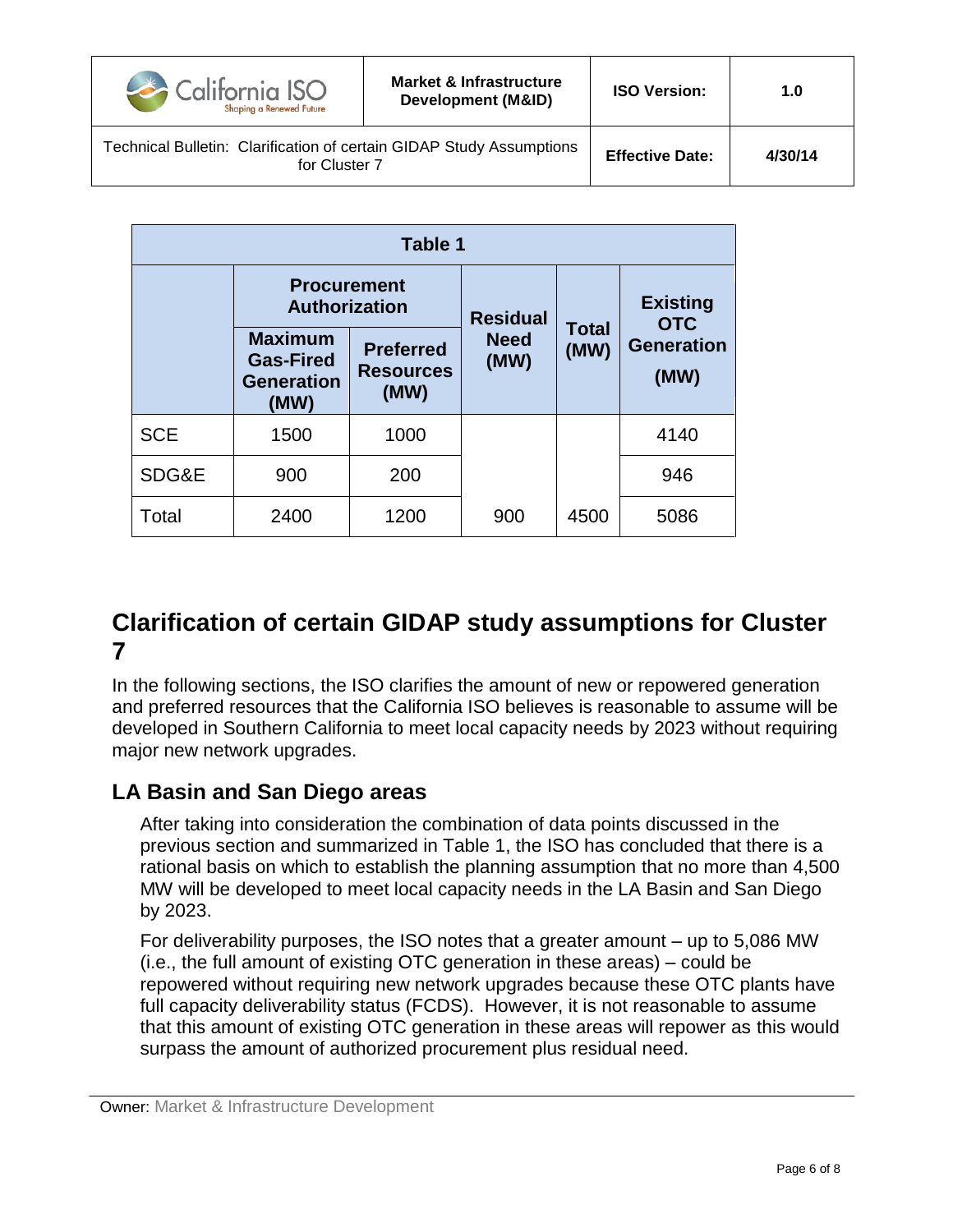| $\rightarrow$ California ISO<br>Shaping a Renewed Future                              | <b>Market &amp; Infrastructure</b><br>Development (M&ID) | <b>ISO Version:</b>    | 1.0     |
|---------------------------------------------------------------------------------------|----------------------------------------------------------|------------------------|---------|
| Technical Bulletin: Clarification of certain GIDAP Study Assumptions<br>for Cluster 7 |                                                          | <b>Effective Date:</b> | 4/30/14 |

Thus, for the upcoming GIDAP interconnection studies for Cluster 7, the ISO will assume that no more than 4,500 MW of new resources will be developed to meet local capacity needs in the LA Basin and San Diego through 2023.

The proportion of the 4,500 MW that could be made up of new supply-side resources other than repowered OTC generation without requiring new network upgrades will depend on the locations in the LA Basin and San Diego of repowered OTC plants, the requested points of interconnection of new generating facilities requesting FCDS, and the locations of the preferred resources. 4

While it is unlikely that new area deliverability network upgrades (ADNUs) would be required, it is possible that reliability network upgrades (RNUs) and/or local deliverability network upgrades (LDNUs) may be required depending on where the 4,500 MW is located within the study area. To address this, the ISO will need to study the most conservative scenarios within the 4500 MW limit in assessing the local impacts of any new Cluster 7 resources. This consists of conservatively assuming that the subset of existing generation that will repower and Cluster 7 generation that will proceed are those which cause the highest impact on local facilities – leading to the highest local reinforcement requirement. This study methodology will utilize deliverability study tools to perform a worst case scenario analysis to determine the resource mix that leads to the new resources having the highest local impact expected in the LA Basin and San Diego respectively. The ISO will split the residual need amount of 900 MW between the LA Basin and San Diego (450 MW and 450 MW, respectively). Thus, the maximum in the LA Basin will be assumed to be 2,500 MW plus 450 MW (2,950 MW) and the maximum in the San Diego area will be assumed to be 1,100 MW plus 450 MW (1,550 MW).

#### <span id="page-6-0"></span>**Moorpark sub-area**

The methodology generally described above will also be applied to the Moorpark sub-area. For the Moorpark sub-area, the upper limit of procurement authorization for gas-fired generation is 320 MW and the residual need is 400 MW. Preferred resources are assumed to be included in meeting the 400 MW residual need. The sum of these two values, or 720 MW, represents the maximum amount of new resources needed to meet local capacity needs by 2023 in the Moorpark sub-area. Thus, this sum reasonably represents the amount of new resources that will be developed to meet local capacity needs in the Moorpark sub-area through 2023. At this point in time, the ISO does not believe that there is a reasonable basis on which to assume an amount greater than 720 MW will be developed.

<sup>————————————————————&</sup>lt;br><sup>4</sup> The existing OTC plants have FCDS and thus can be repowered without requiring new network upgrades; however, other new supply side resources (whether gas-fired or preferred) could trigger new network upgrades.